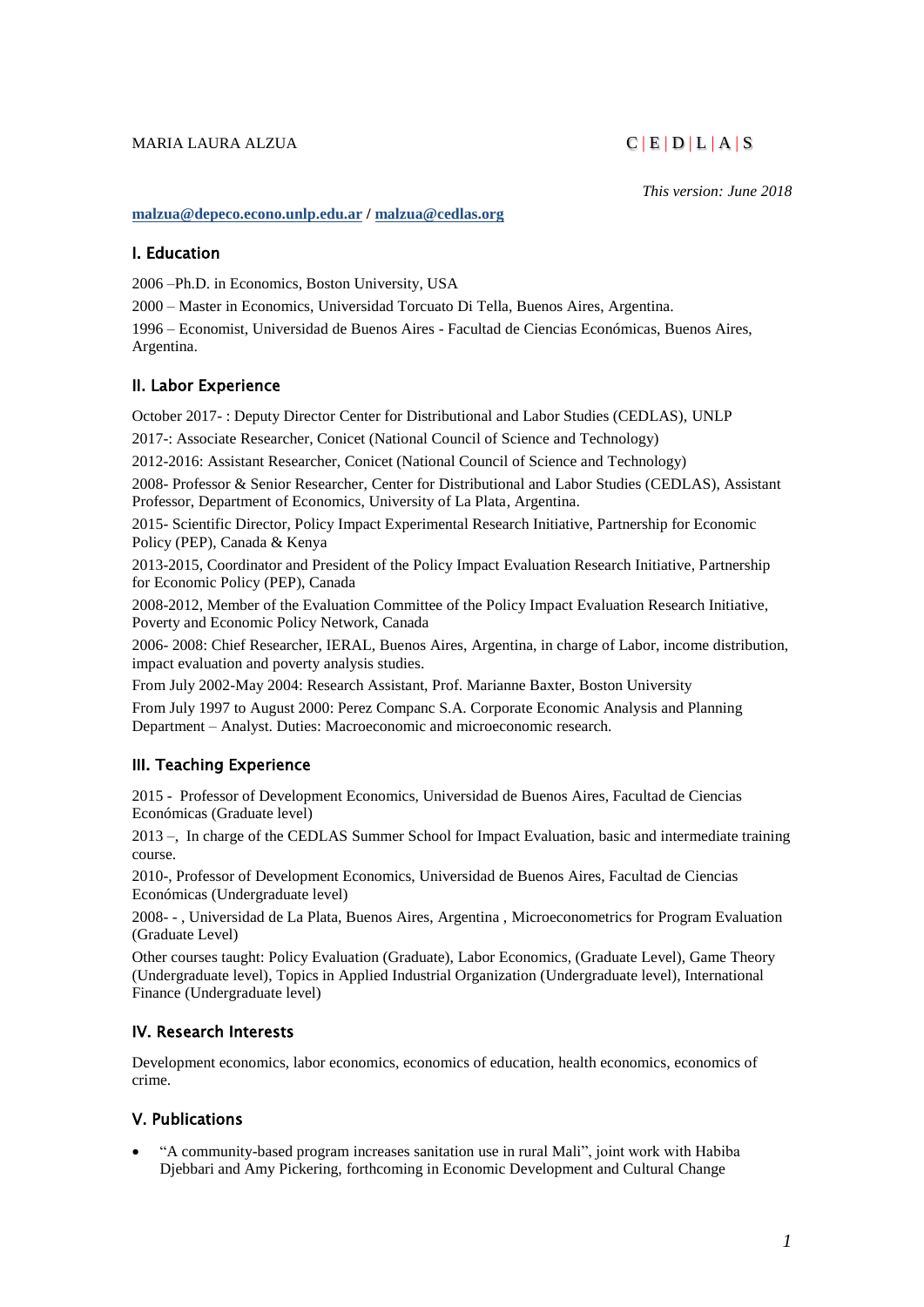- "The effect of education on teenage fertility: causal evidence for Argentina" (2017), joint work with Cecilia Velazquez, Journal of Migration and Development, Sept 2017
- "Community-level sanitation coverage is more strongly associated with child growth and household drinking water quality than access to a private toilet in rural Mali" (2017), joint work with Michael Harris, Nicolas Osbert and Amy Pickering, Environmental Science and Technology, 2017 Jun 20;51(12):7219-7227. doi: 10.1021/acs.est.7b00178. Epub 2017 Jun 1
- Long-Run Effects of Youth Training Programs: Experimental Evidence from Argentina", (2016) joint with Guillermo Cruces and Carolina López, Economic Inquiry,online version: DOI: 10.1111/ecin.12348, also published as IZA working paper 9784 "Long Run Effects of Youth Training Programs: Experimental Evidence from Argentina",<http://ftp.iza.org/dp9784.pdf>
- "Effect of a community-led sanitation intervention on child diarrhoea and child growth in rural Mali: a cluster-randomised controlled trial", joint with Amy Pickering, Carolina Lopez, Habiba Djebbari and Massa Coulibaly, *The Lancet GH*, Volume 3, No. 11, e701–e711, November 2015
- "Educational Reform and Labor Market Outcomes: the Case of Argentinas Ley Federal de Educación", (2015) en co-autoría con Leonardo Gasparini y Francisco Haimovich, Journal of Applied Economics XVII (I), pp21-44.
- "The Long and Winding Road towards Fiscal Decentralization" (2014) joint work with Carolina Lopez, Economica, Vol. LX Jan-Dec 2014
- "Welfare programs and labor supply in developing countries. Experimental evidence from Latin America", (with Guillermo Cruces and Laura Ripani), Journal of Population Economics (2013) (older versions, IZA Working paper Series Nro. 6959, Documento de Trabajo CEDLAS Nro. 95)
- "The Quality of Life in Prisons: Does Education Reduce in Prison Conflict?", (2010) in "The Economics of Crime: Lessons for Latin America, NBER, edited by R. Di Tella, S. Edwards and Ernesto Schargrodsky, Chicago University Press.
- "Impact of Product Standards on Argentine Exports, employment and Wages", forthcoming in "Global Economic Institutional, Intellectual, Religious Interactions: A historical sketch", edited by Bob Lucas, T.N. Srinivasan and Lynn Squire, Edward Elgar Publishers.(2009).
- "Are Secondary Workers Informal Workers: Evidence for Argentina", (2009) "Desarrollo y Sociedad", special issue on Labor Market Informality.
- Los programas sociales y el delito contra la propiedad: Evidencia del Programa Plan Jefes y Jefas de Hogar Desocupados en Argentina, in "Perspectivas sobre desarrollo Seguridad ciudadana y bienestar", (2011) Daniel Ortega editor, Vol. 9-N° 1, Corporación Andina de Fomento.

# VI. Recent Working Papers and Papers under review

- "Community mobilization around social dilemmas: evidence from lab experiments in rural Mali"(2015), with Juan Camilo Cárdenas (Universidad de los Andes) and Habiba Djebbari (Aix-Marseille School of Economics y Laval University), under review
- "Pay for Performance (P4P) in the health sector: do incentives work?",joint work with Noemí Katzkowicz, (2015), under review.
- "How Does Health Promotion Work? Evidence From The Dirty Business of Eliminating Open Defecation" (2015), with Paul Gertler, Manisha Shah, Lisa Cameron, Sebastian Martinez and Sumeet Patil, NBER Working Paper Nr.20997, March 2015
- "Home investment and labor allocation within the household: evidence from a lottery", joint work with Guillermo Cruces and Julian Amendolaggine
- "Can Compulsory Education Reforms Reduce Teenage Pregnancy? Evidence from Latin America and the Caribbean", with Catherine Rodriguez and Edgar Villa,2015, under review
- "Resutados de los daños económicos de la inundación del dos de abril de 2013 en la ciudad de La Plata", CEDLAS, Universidad Nacional de La Plata
- "Impact Evaluation for Policy Making: A close look at Latin American countries with weaker research capacities", joint work with Habiba Djebbari and Martin Valdivia, CEDLAS Working Paper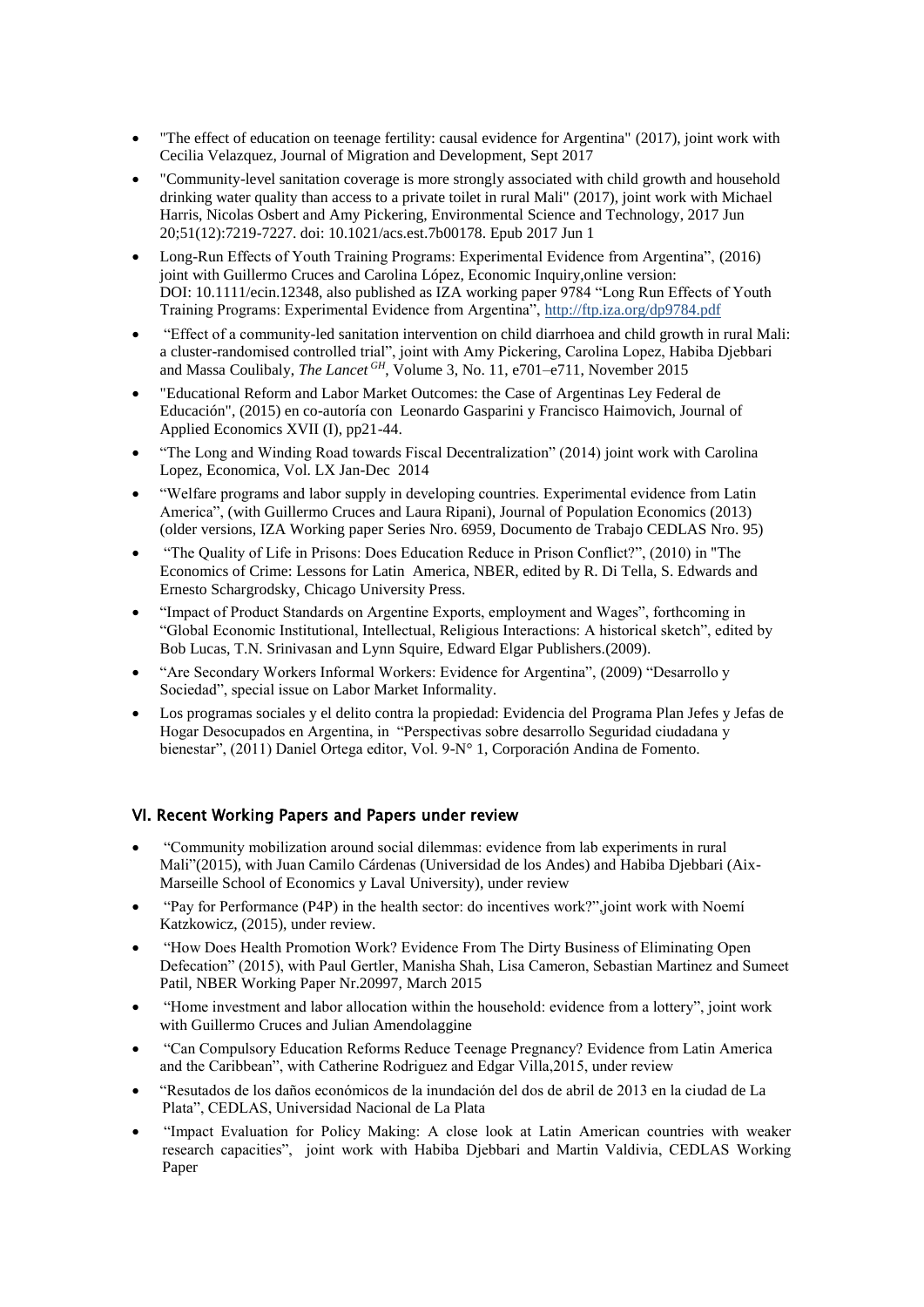# VII. Awards

Best of Unicef Research (2015) for the project "Community Led Total Sanitation: A Randomized Controlled Trial in Mali"

Premio ANCE, Academia Nacional de Ciencias Económicas (Argentina) for the project "Social Housing and Labor Supply: Results from a lottery", joint with Guillermo Cruces and Julian Ammendolaggine. Best of Unicef Research Award, 2015, Summer Research Grant, Boston University, 2003, Boston University Fellowship 2000-2002, Honor diploma, University of Buenos Aires, 1997

# VIII. Research Grants

## Randomized controlled trials

IDRC and UkAid (2017-2019) "Policy Evaluation Experimental Research Initiative: Policy Analysis on Growth and Employment" (Scientific Director USD 1,000,000)

IDRC (2015-2017) "Social Housing and Labor Supply". (Co-PI:CAN\$ 100,000)

IDRC "Towards a better understanding of social policy design: Field Experiment in India" (2015-2016), (PI), US\$ 35,000

The Bill and Melinda Gates Foundation (2010-2012), "Evaluating the Impact of Sanitation Interventions on Health and Behavioral Outcomes" Randomized Controlled Trial in Mali. (PI) US\$ 900,000

International Youth Foundation (2009-2011), "Evaluating the Effect of Youth Training Programs on Employment and Credit Use", (PI) US\$ 30,000

## Other projects

Policy Impact Research Initiative" (2013-2016), Coordinator, administering a budget of CAD\$ 2,000,000 in research grants for experimental projects in low income countries.

International Development Research Center (2014-2016) "Program Evaluation: Fostering Capacities among Policy-makers", (PI) , US\$ 500,000

International Development Research Center (2014-2016) "Gender Perspectives in Labor Markets in Latin America", (Co-PI) , US\$ 500,000

International Development Research Center (2010-2013) "Labor Markets in Latin America", (Co-PI) , US\$ 500,000

Poverty and Economic Policy Network, "A model to evaluate Social Security Reform in Argentina" (2004-2006), (PI) US\$ 25,000

# XI Other activities

- Program leader, Policy Impact Evaluation Research Initiative (PIERI), Partnership for Economic Policy (PEP) research network, Université Laval, 2013-2015.
- Program leader, Thematic Research Group, Experimental Research, Partnership for Economic Policy, 2016- Activities: support 4 Randomized Controlled Trial research projects in Africa (Uganda, Nigeria and Ghana), Asia (Mongolia) -Support 2 Field Experiments in Asia (India) and Latin America (Bolivia) aiming at testing economic